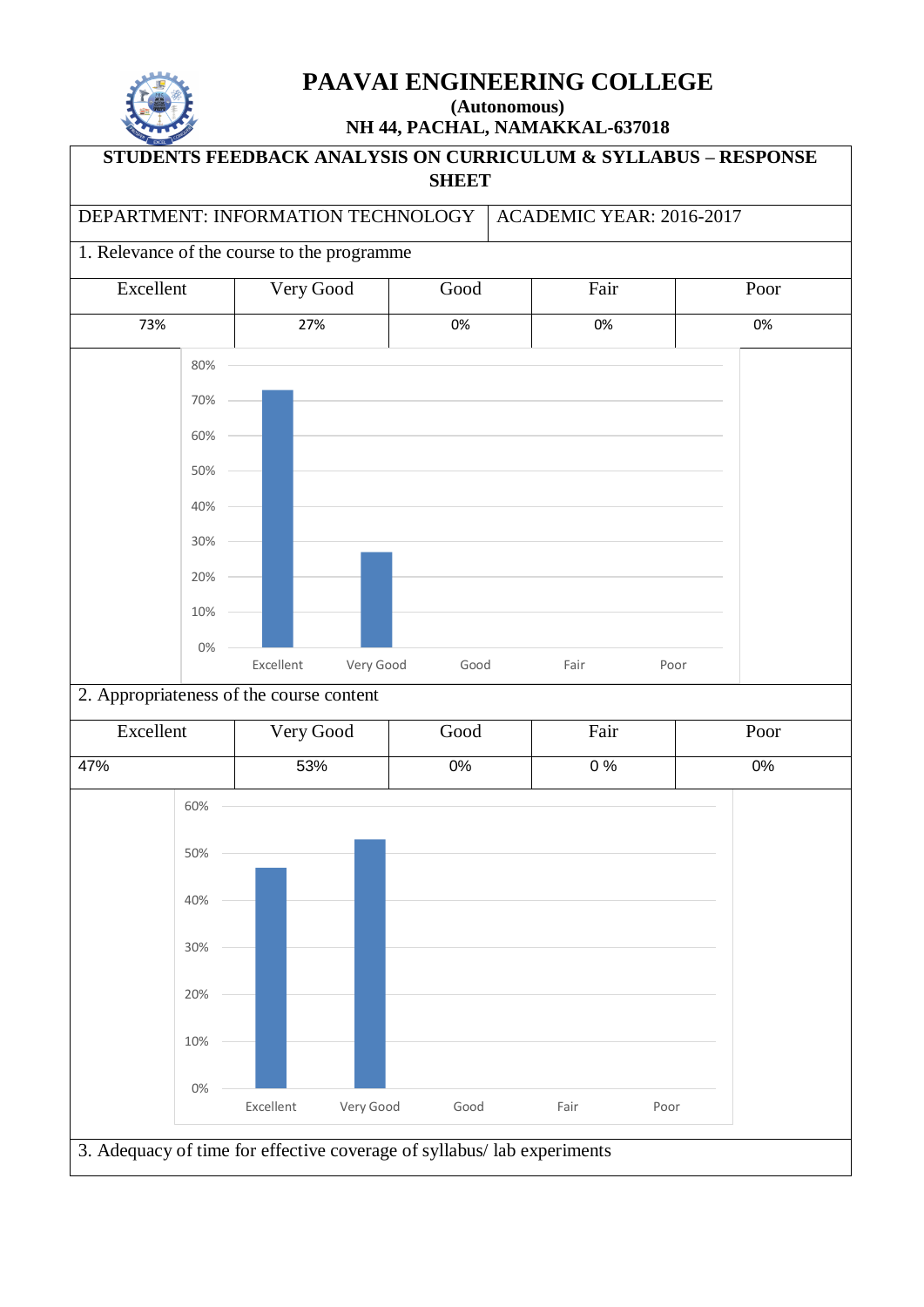

## **PAAVAI ENGINEERING COLLEGE**

**(Autonomous) NH 44, PACHAL, NAMAKKAL-637018**

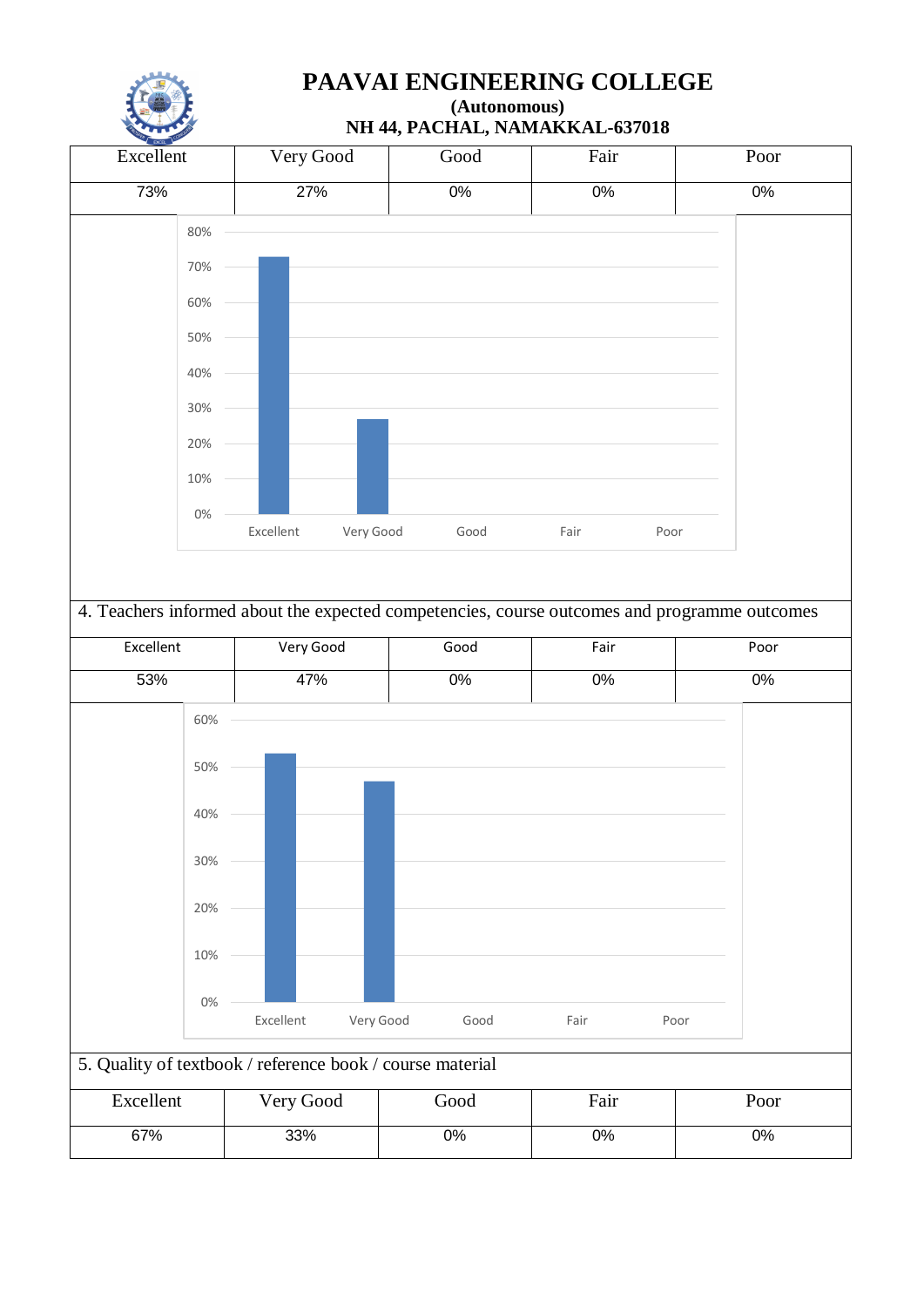



6. The electives offered are relevant to the technological advancements



| Excellent | Very Good | Good | Fair | Poor |
|-----------|-----------|------|------|------|
| 73%       | 27%       | 0%   | 0%   | 0%   |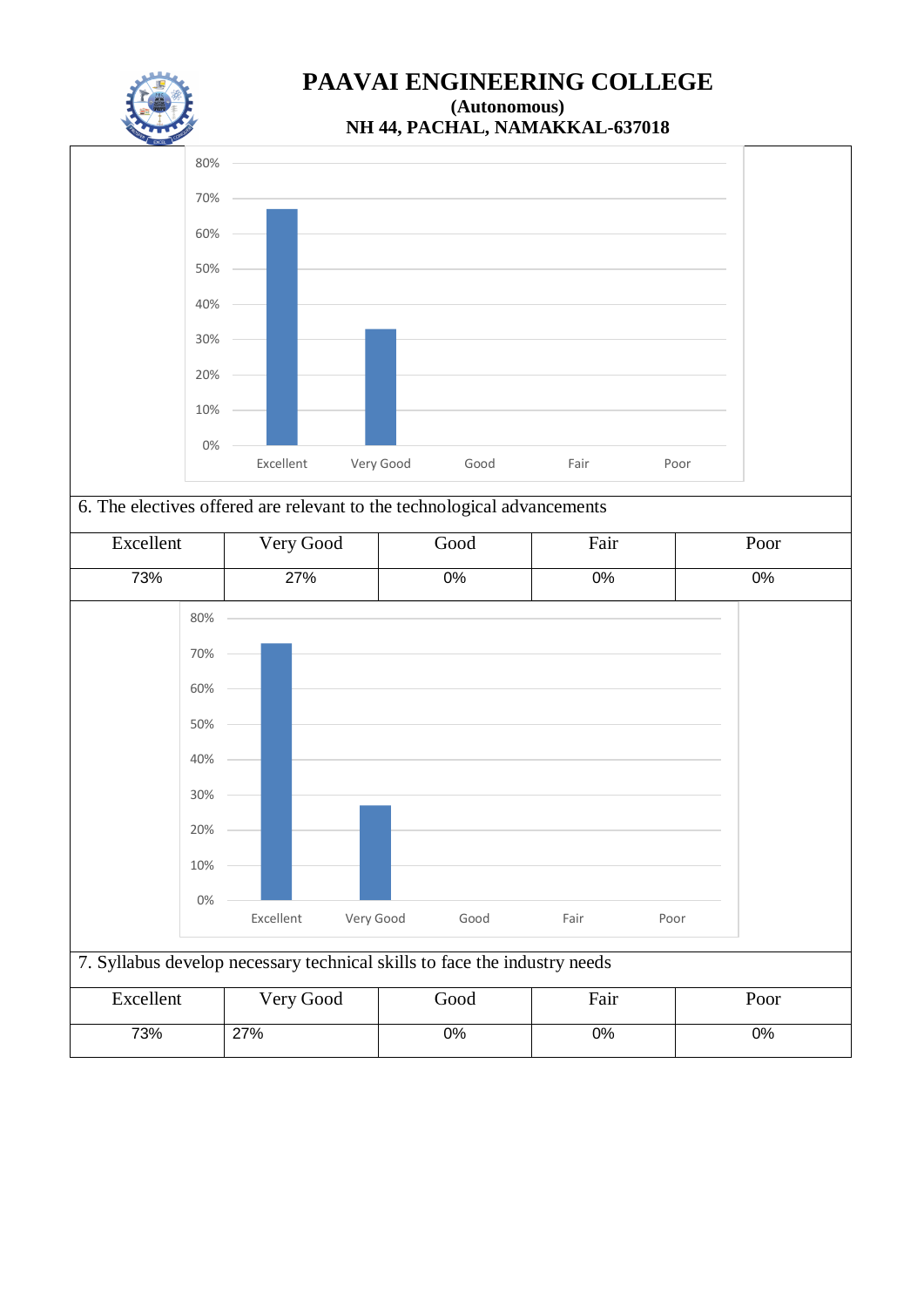

**NH 44, PACHAL, NAMAKKAL-637018**



8. The provision of learning resources in the library are adequate Excellent Very Good Good Fair Poor 50% 60% 70% 80%

67% 33% 10% 0% 0% 0% 10% 20% 30% 40% Excellent Very Good Good Fair Poor

HEAD OF THE DEPARTMENT **DEPARTMENT OF INFORMATION TECHNOLOGY** PAAVAI ENGINEERING COLLEGE (AUTONOMOUS) NH-44, PACHAL, NAMAKKAL,

RINGIPAL PAAVALENGINEERING COLLEGE **PAAVALENGINGENING OCCUPATION**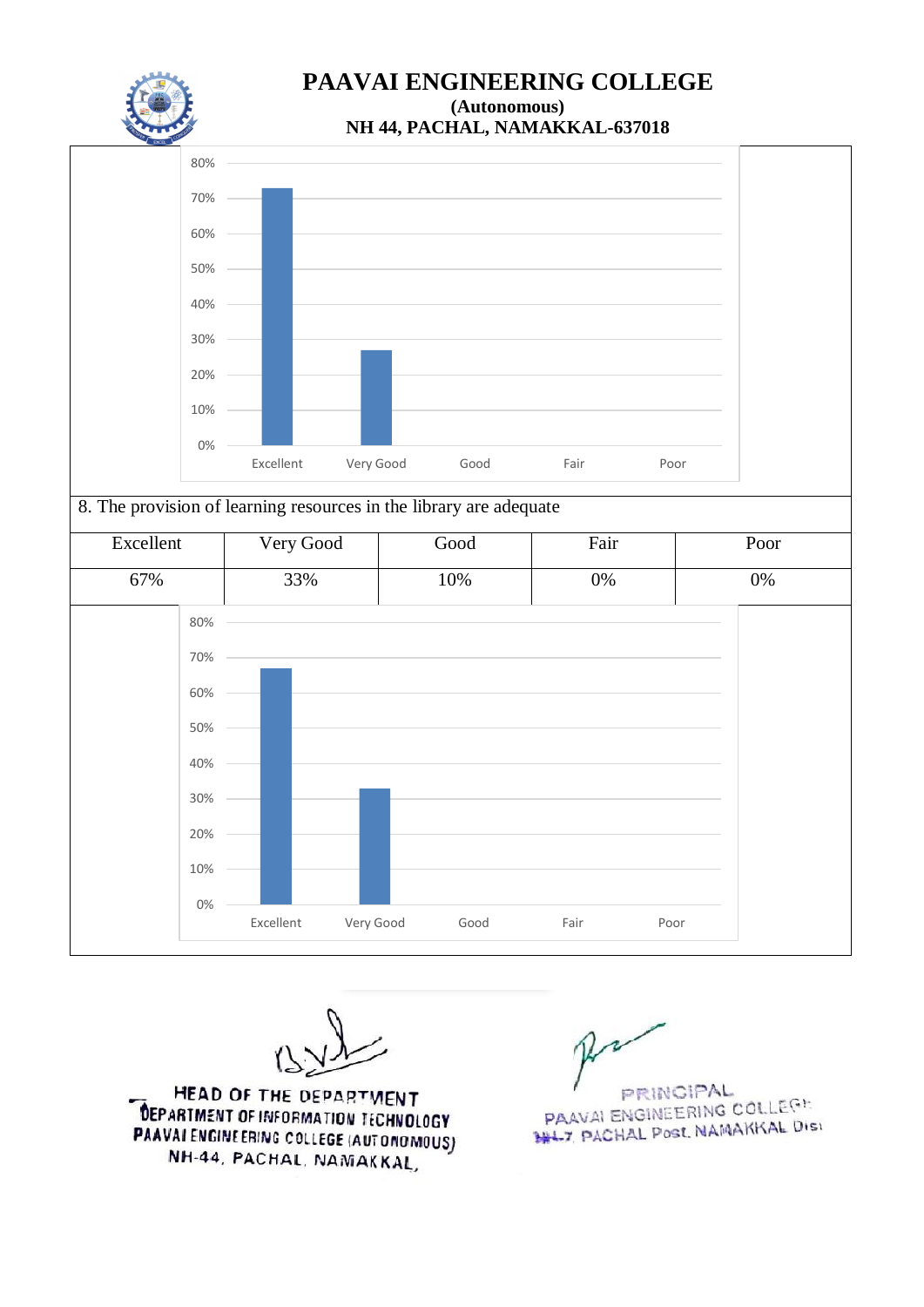

# **FACULTY FEEDBACK ANALYSIS ON CURRICULUM & SYLLABUS – RESPONSE SHEET** DEPARTMENT: INFORMATION TECHNOLOGY | ACADEMIC YEAR: 2016-2017 1. Curriculum and Syllabi are need based Excellent Very Good Good Fair Poor 100% 0% 0% 0% 0% 2. Courses are relevant to the Programme Excellent Very Good Good Fair Poor 100% 0% 0% 0% 0% 0% 20% 40% 60% 80% 100% 120% Excellent Very Good Good Fair Poor 0% 20% 40% 60% 80% 100% 120% Excellent Very Good Good Fair Poor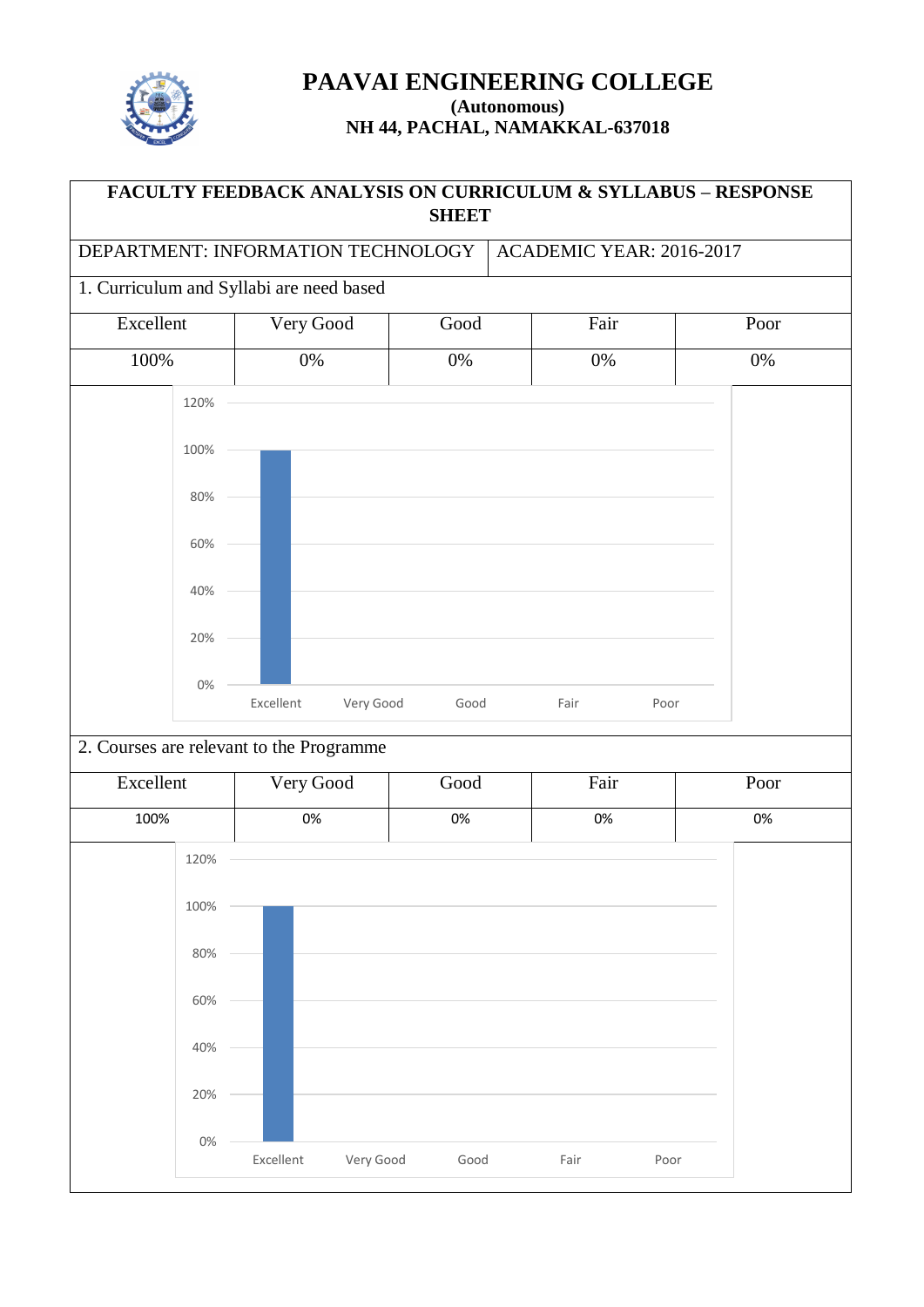

**NH 44, PACHAL, NAMAKKAL-637018**

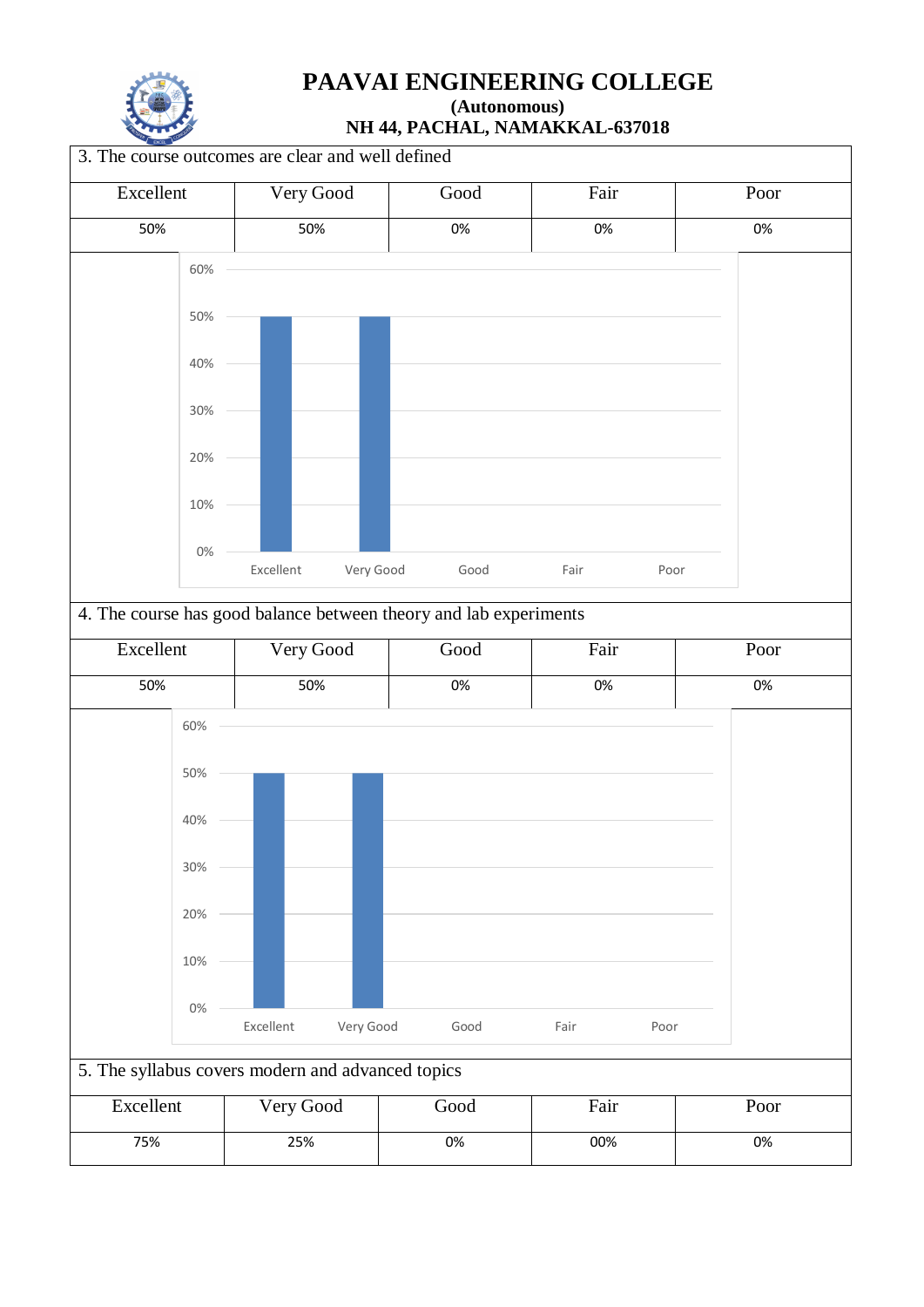





## 6. Adequacy of time for effective coverage of syllabus / lab experiments



## 7. Sufficient number of prescribed books, reference books and e-resources are available in the library

| Excellent | Very Good | Good | Fair | Poor |
|-----------|-----------|------|------|------|
| 50%       | 50%       | 0%   | 0%   | 0%   |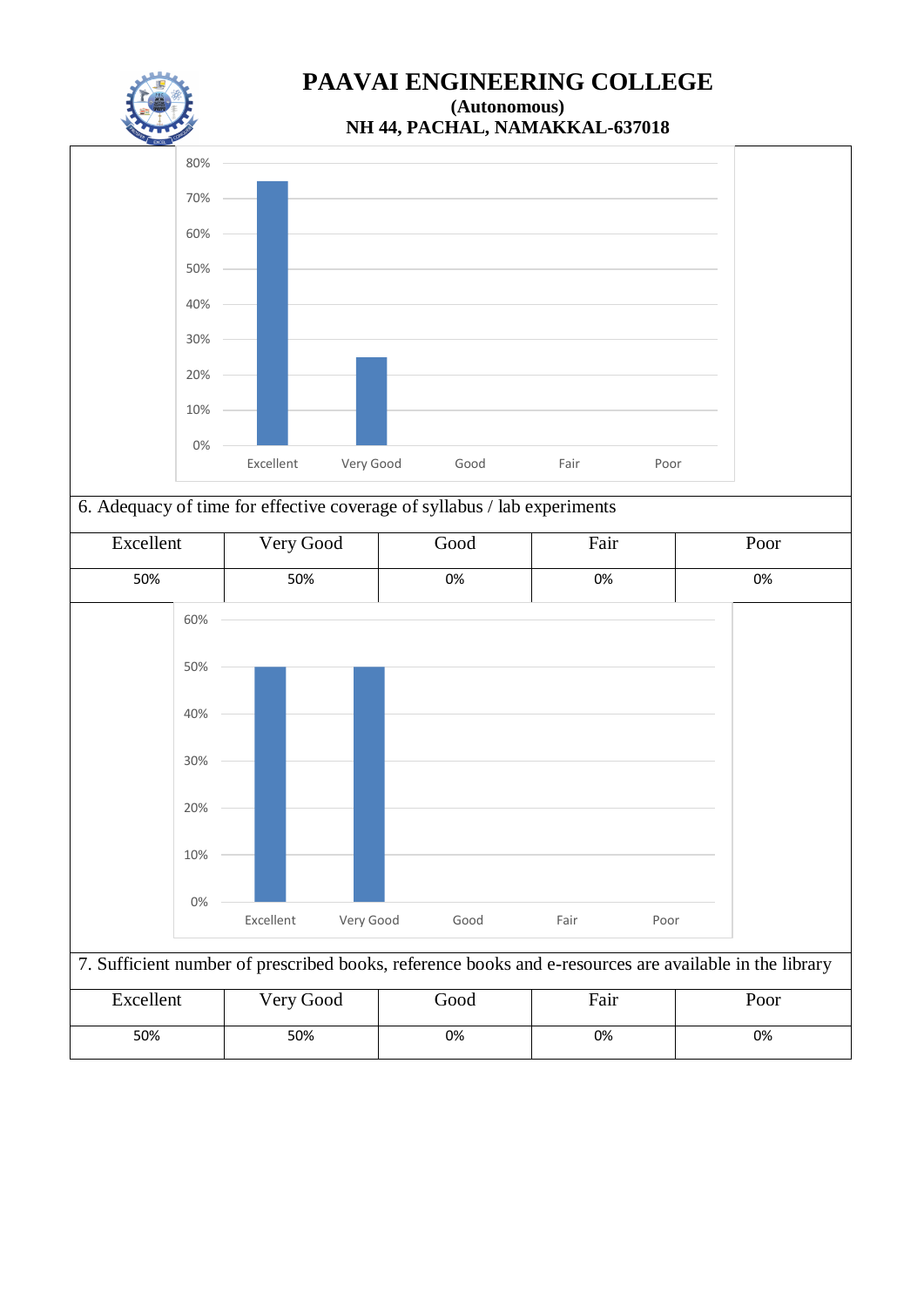



8. The curriculum ensures student participation in learning process

| Excellent | Very Good |           | Good  | Fair  |      | Poor  |
|-----------|-----------|-----------|-------|-------|------|-------|
| 75%       | 25%       |           | $0\%$ | $0\%$ |      | $0\%$ |
| 80%       |           |           |       |       |      |       |
| 70%       |           |           |       |       |      |       |
| 60%       |           |           |       |       |      |       |
| 50%       |           |           |       |       |      |       |
| 40%       |           |           |       |       |      |       |
| 30%       |           |           |       |       |      |       |
| 20%       |           |           |       |       |      |       |
| 10%       |           |           |       |       |      |       |
| $0\%$     | Excellent | Very Good | Good  | Fair  | Poor |       |

HEAD OF THE DEPARTMENT **DEPARTMENT OF INFORMATION TECHNOLOGY** PAAVAI ENGINEERING COLLEGE (AUTONOMOUS) NH-44, PACHAL, NAMAKKAL,

**PRINCIPAL** PRINCIPAL<br>PAAVALENGINEERING COLLEGE PAAVALENGINEERING COLLET.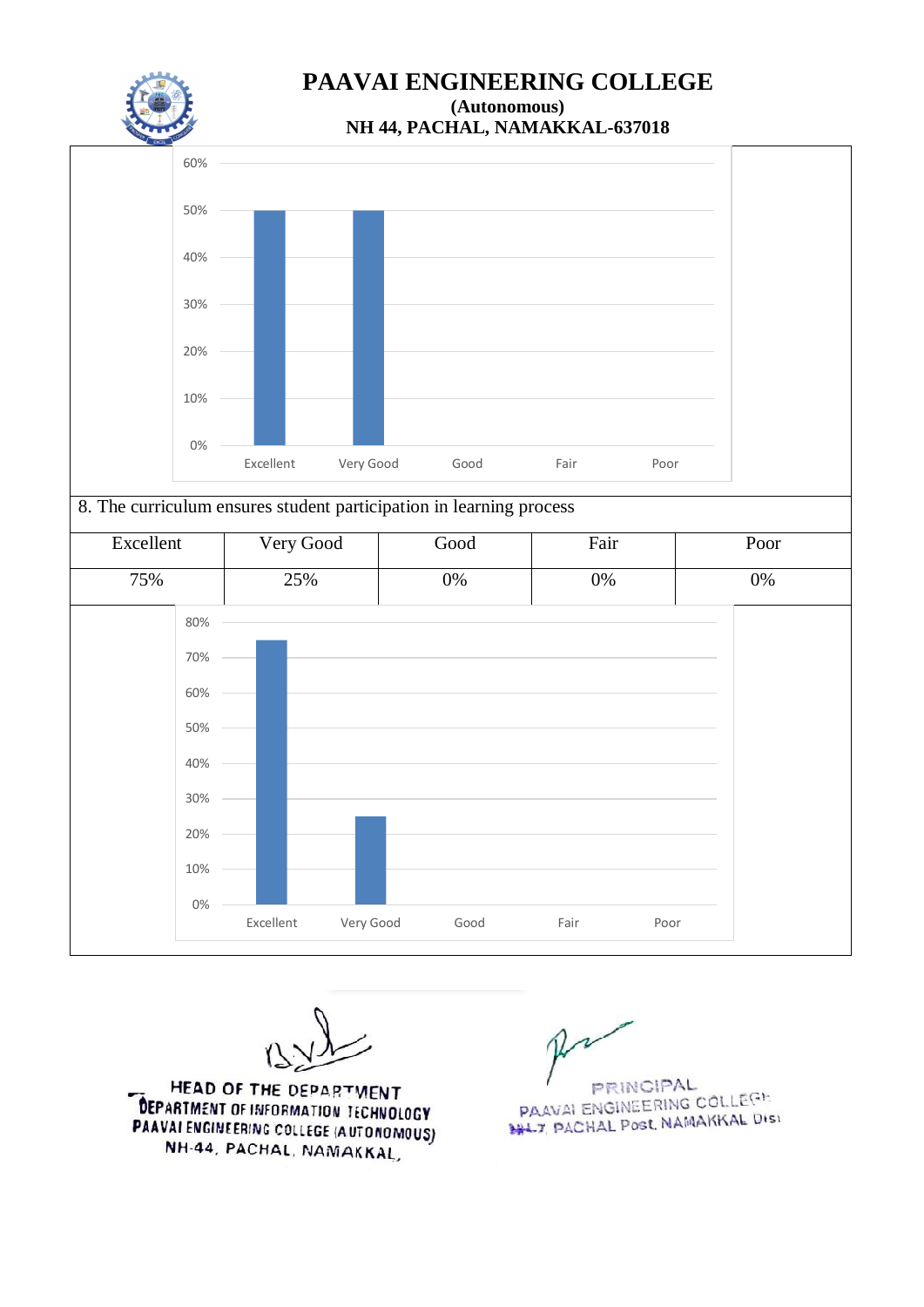

## **ALUMINI FEEDBACK ANALYSIS ON CURRICULUM & SYLLABUS – RESPONSE SHEET**

## DEPARTMENT: INFORMATION TECHNOLOGY | ACADEMIC YEAR: 2016-2017

## 1. Curriculum and Syllabi meets the present scenario

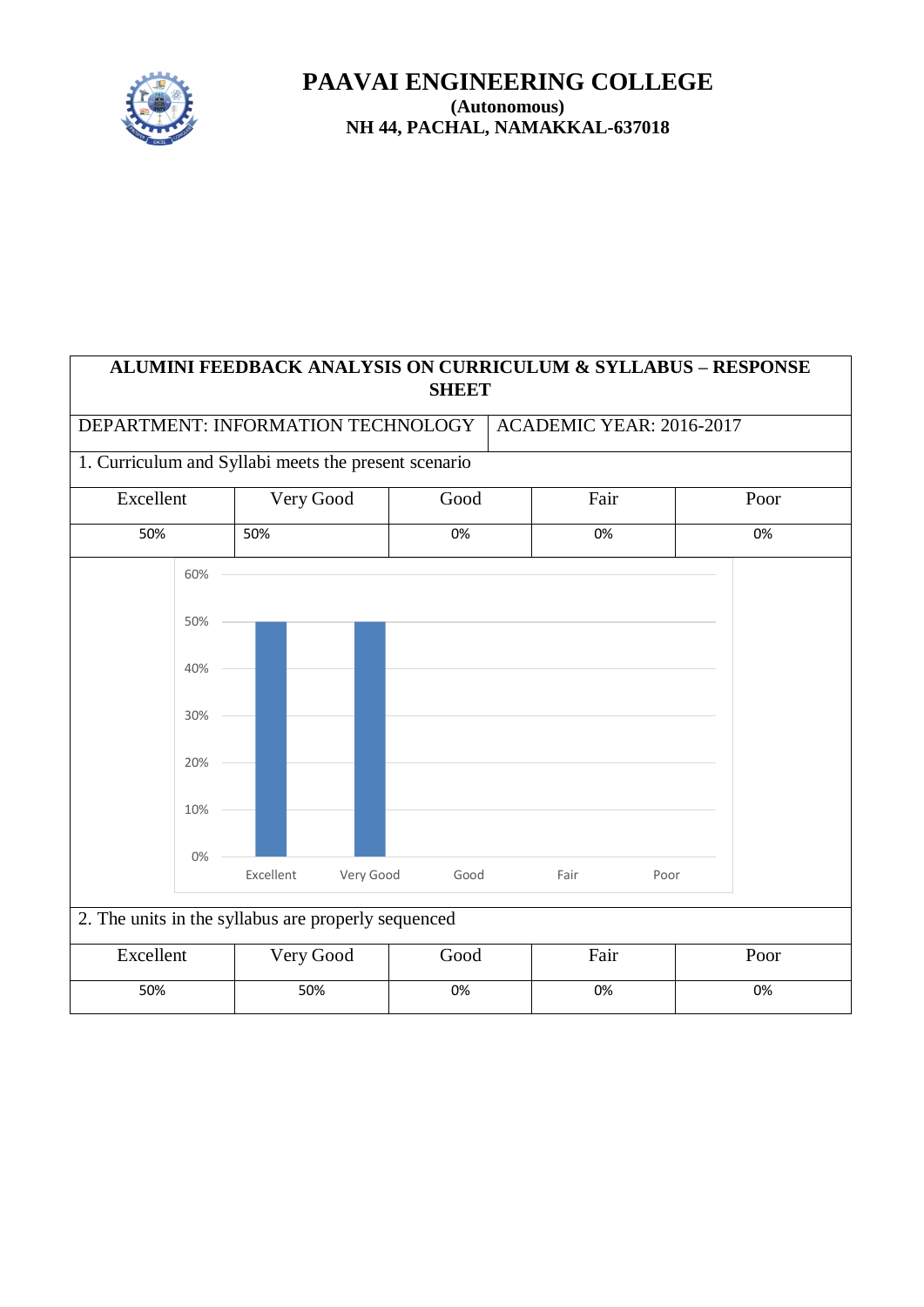



## 3. The allocation of the credits and its weightage to the course is balanced

| Excellent                                                           | Very Good              | Good | Fair | Poor |
|---------------------------------------------------------------------|------------------------|------|------|------|
| 100%                                                                | 0%                     | 00%  | 00%  | 0%   |
| 120%                                                                |                        |      |      |      |
| 100%                                                                |                        |      |      |      |
| 80%                                                                 |                        |      |      |      |
| 60%                                                                 |                        |      |      |      |
| 40%                                                                 |                        |      |      |      |
| 20%                                                                 |                        |      |      |      |
| $0\%$                                                               | Excellent<br>Very Good | Good | Fair |      |
| 4. The courses have enhanced the knowledge and the technical skills |                        |      | Poor |      |

| Excellent | Very Good | boot | Fair | Poor |
|-----------|-----------|------|------|------|
| 0%        | 100%      | 00%  | 00%  | 0%   |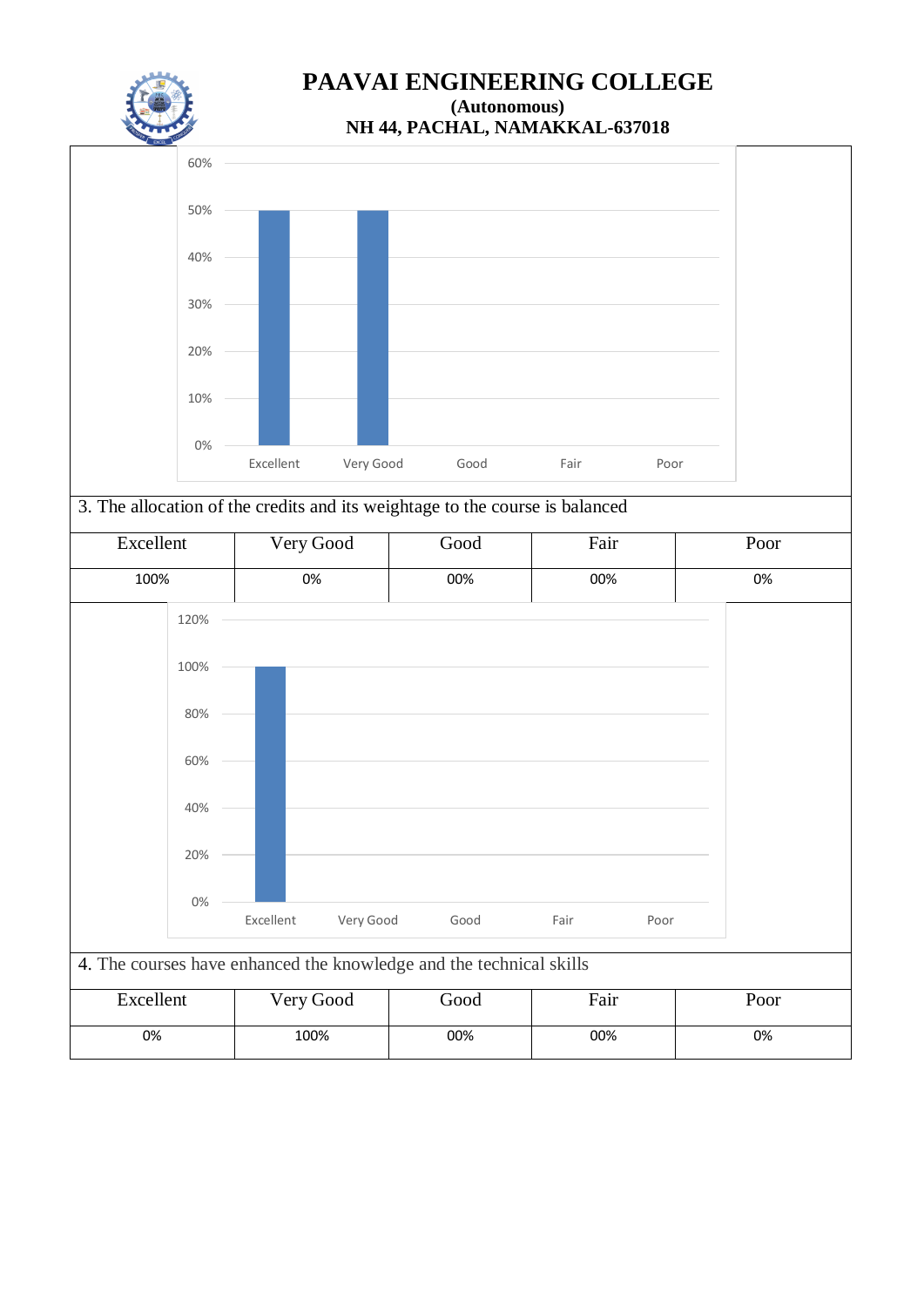

**NH 44, PACHAL, NAMAKKAL-637018**



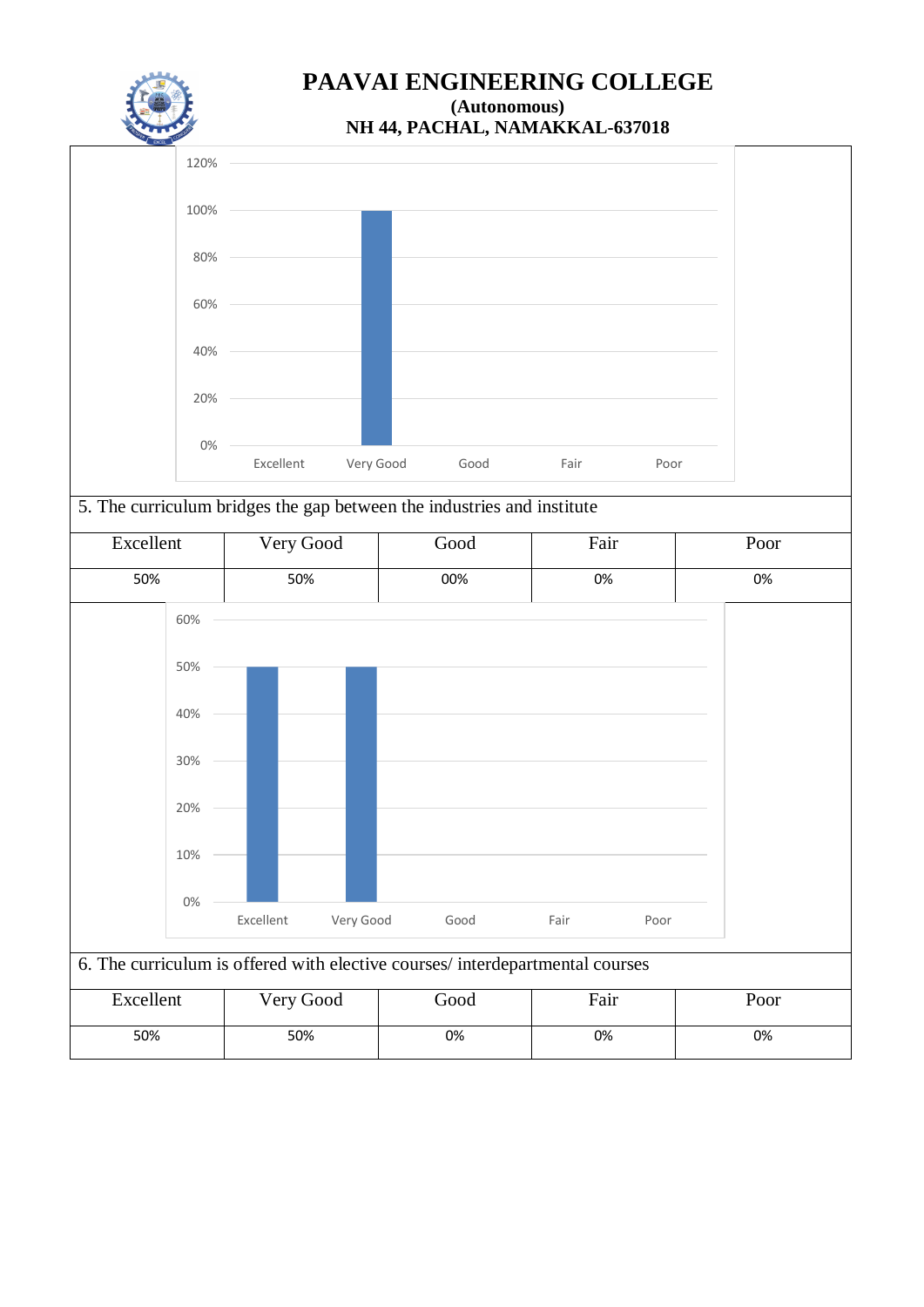



7. The curriculum is designed so as to enhance the employability skills/ entrepreneurship skills

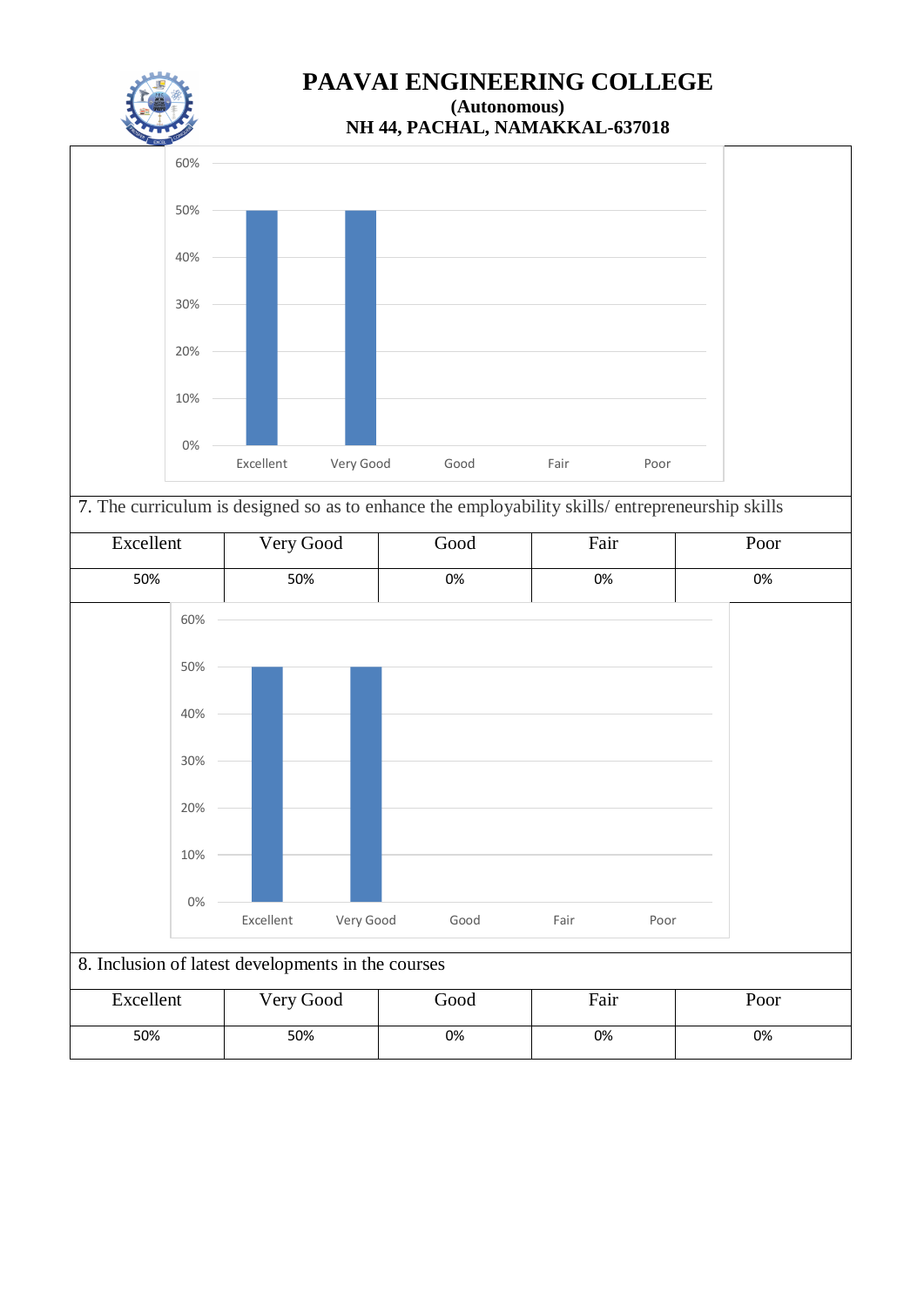



HEAD OF THE DEPARTMENT **DEPARTMENT OF THE DEPARTMENT<br>DEPARTMENT OF INFORMATION TECHNOLOGY PAAVALENGERING COLLEGE (AUTONOMOUS)** NH-44, PACHAL, NAMAKKAL,

PRINCIPAL<br>PAAVAI ENGINEERING COLLEGE<br>PHL7, PACHAL Post, NAMAKKAL DISI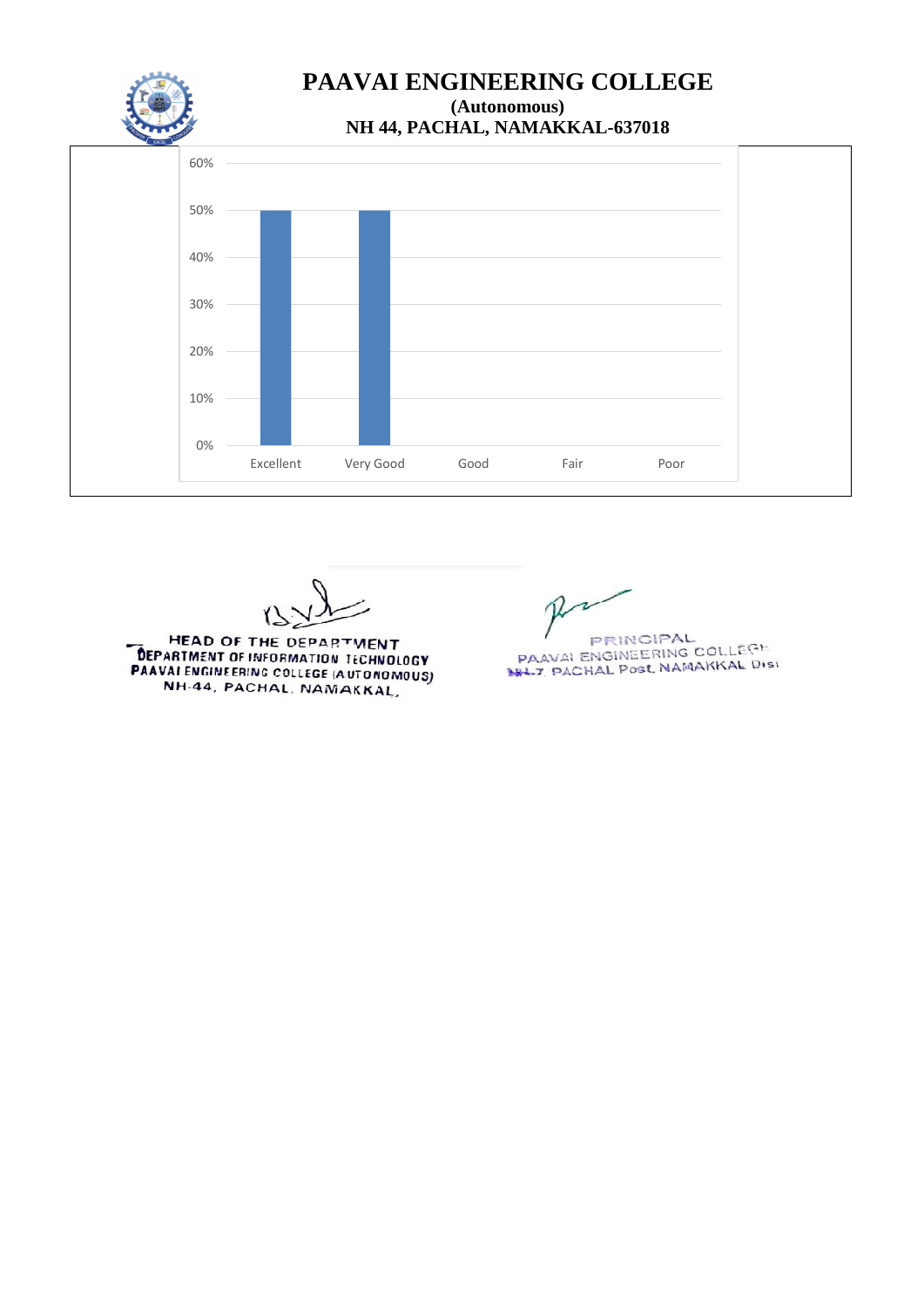

## **EMPLOYER'S FEEDBACK ANALYSIS ON CURRICULUM & SYLLABUS – RESPONSE SHEET**

DEPARTMENT: INFORMATION TECHNOLOGY | ACADEMIC YEAR: 2016-2017

## 1. The curriculum and syllabi match with the programme



#### 2. The courses are related to industry that are included in the programs

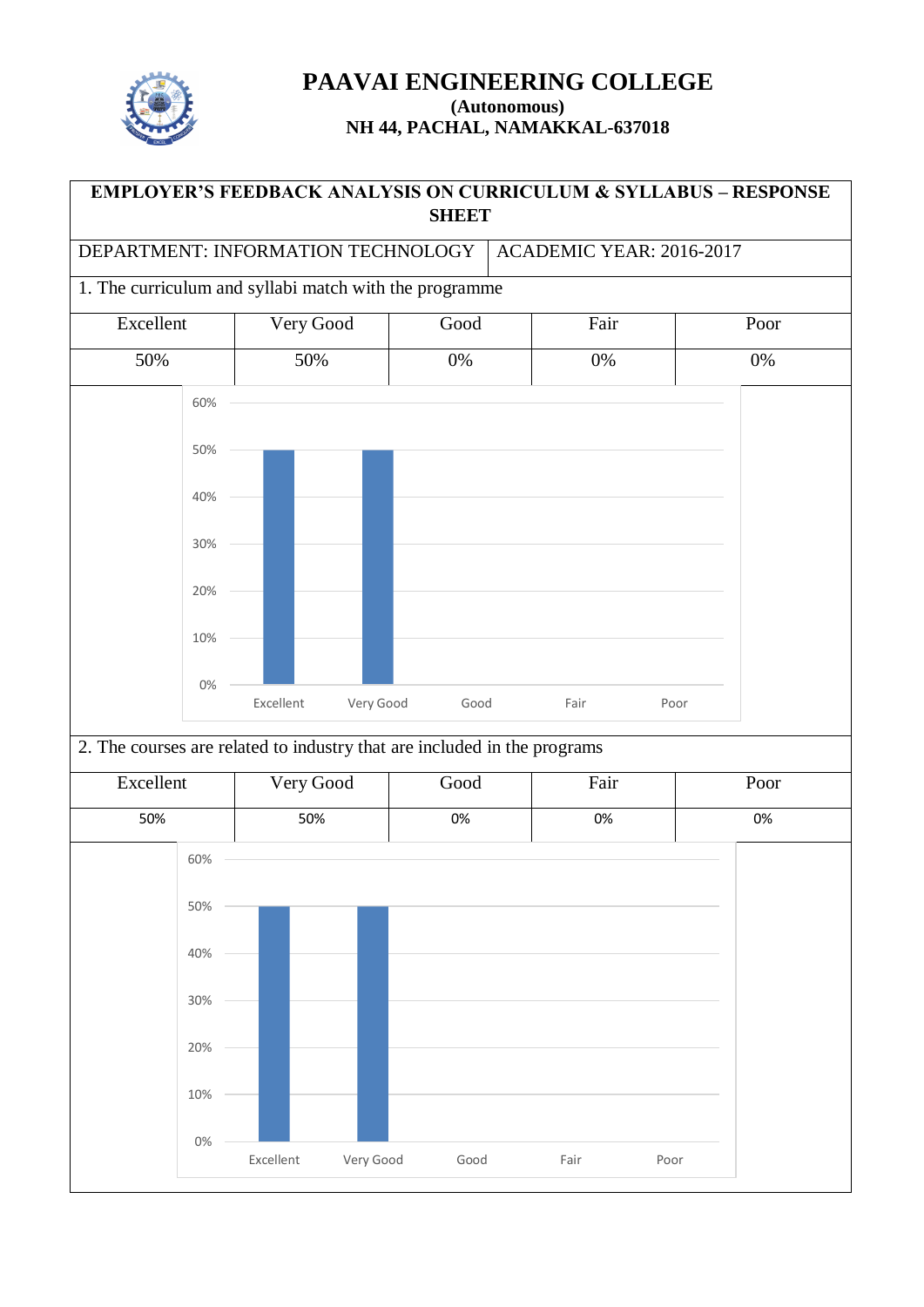

# **PAAVAI ENGINEERING COLLEGE**

**(Autonomous) NH 44, PACHAL, NAMAKKAL-637018**

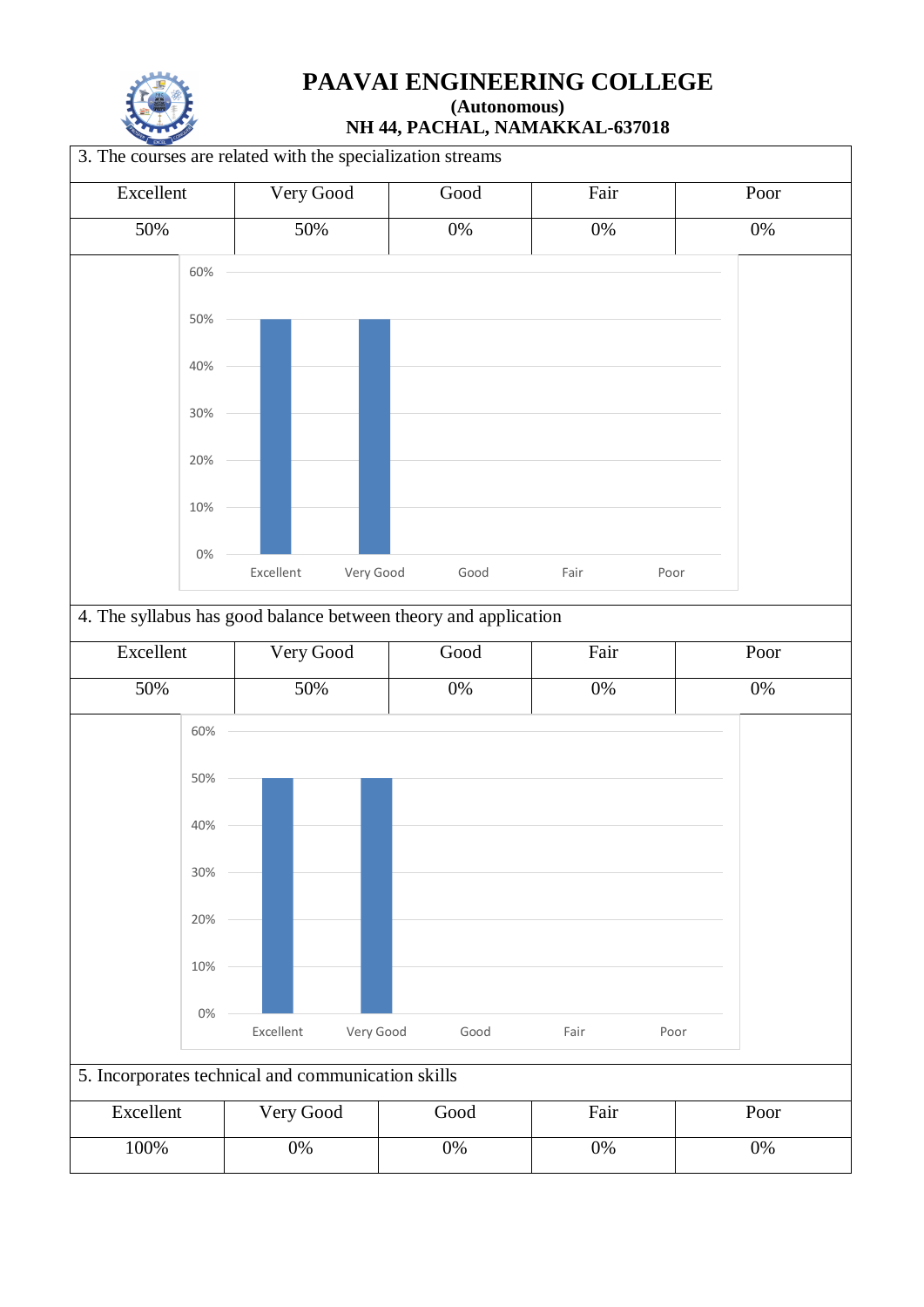

## **NH 44, PACHAL, NAMAKKAL-637018**



## 6. Imparts knowledge and skills required for the job market

| 100% | 0%                                                                   | 0%   |      | 0%   |
|------|----------------------------------------------------------------------|------|------|------|
|      |                                                                      |      |      |      |
|      |                                                                      |      |      |      |
|      |                                                                      |      |      |      |
|      |                                                                      |      |      |      |
|      |                                                                      |      |      |      |
|      |                                                                      |      |      |      |
|      |                                                                      |      |      |      |
|      |                                                                      |      |      |      |
|      | Excellent<br>Very Good<br>7. Curriculum develops innovative thinking | Good | Fair | Poor |

| Excellent | Very Good | Good | Fair | Poor |
|-----------|-----------|------|------|------|
| 100%      | 0%        | 0%   | 0%   | 0%   |